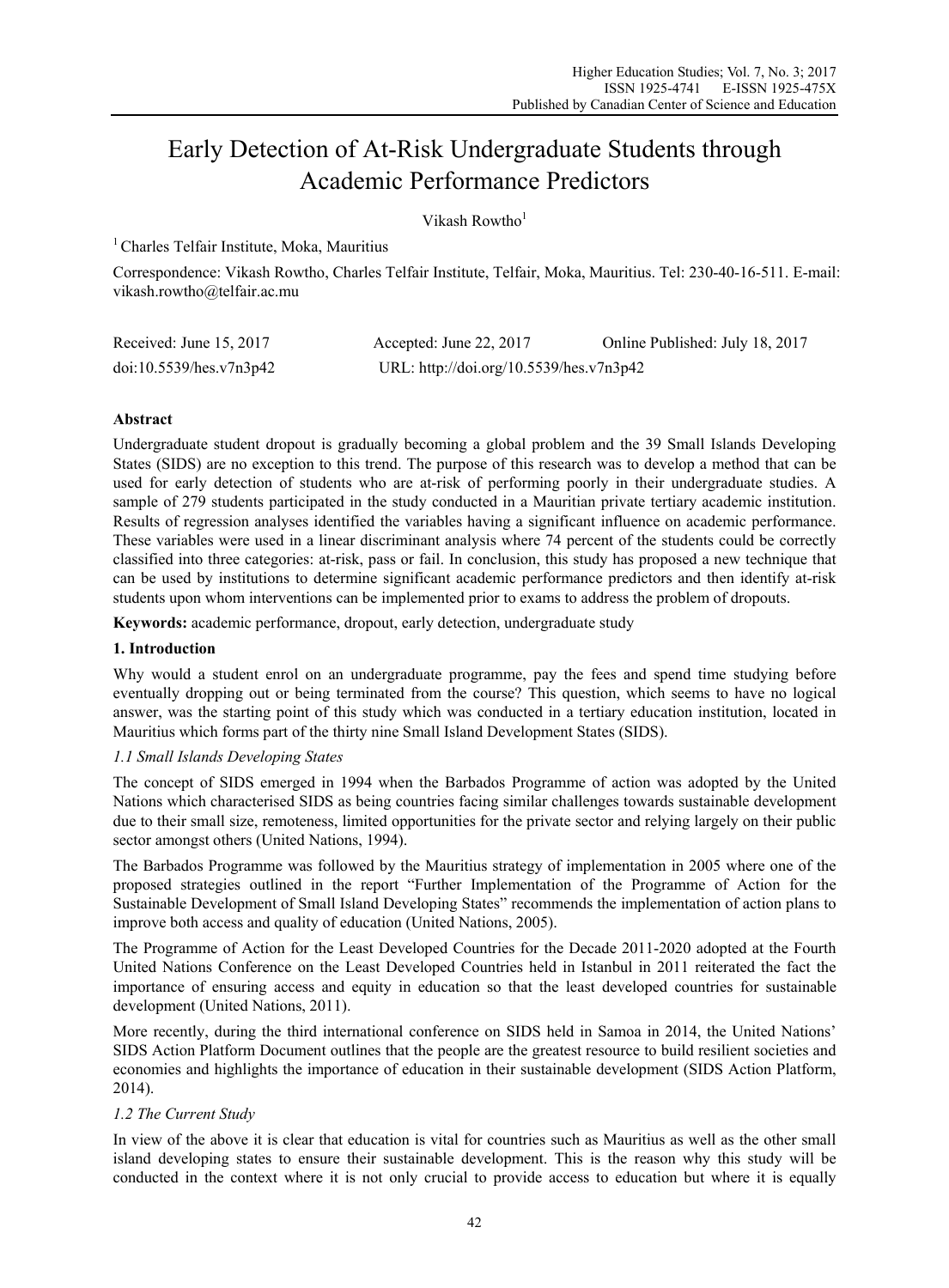important to ensure that students complete their courses. In other words, completion rates are also an important factor in the strategy of using education for sustainable development.

Coming back to the initial question that was raised regarding students who drop out or are not able to complete their courses, a review of administrative records shows that every semester a number of students find themselves in situations where they have to either voluntarily or involuntarily put a stop to their studies. Although literature contains numerous studies on attrition, there have been no studies conducted in the context of Small Islands Developing States in which the determinants of academic performance are explored. If follows that there is no literature which explore whether SIDS face the same challenges as developed countries with regards to academic performance. Moreover there have been no recommendations to address issues related to poor academic performance.

This paper will seek to fill this gap by conducting a study that will assess the current situation in a private tertiary education institution and at the same time discuss the similarities and differences with developed countries so that further studies could be initiated both in Mauritius and in other small islands developing states. The findings may also enable policymakers both at institutional and notional levels to take appropriate measures in addressing issues with academic performance that eventually lead to non-completion of courses by undergraduate students.

## *1.3 The Higher Education Landscape*

The higher education landscape in Mauritius is regulated by the Tertiary Education Commission (TEC) which controls both the public and private institutions. In fact, higher education was exclusively provided by public universities until recently, around two decades ago, when private institutions have started setting up on the island. Public universities are run from subsidies provided by the government, while private tertiary institutions are run from fees paid by students. This study has been conducted in a private institution based in Mauritius and that has been providing higher education to local students as well as foreigners for fifteen years. The institution is an offshore partner of an Australian University and it allows students to acquire an Australian qualification while studying in Mauritius, without having to travel overseas where the costs would have been prohibitive for the majority of them. Although the financing and partnership mechanisms differ, both public and private institutions face the same challenges with regards to student drop outs and non-completion of courses on which the students had initially enrolled.

# *1.4 The Higher Education Challenges*

Understanding the reasons of non-completion can help in addressing the problem and as a result, increase the completion rates. This can make such models more sustainable and allow for replication in Mauritius and other parts of the world, in particular other small islands developing states, to promote education and to make it available to the maximum number of students. This could cater for a growing number of potential students who would otherwise find it impossible to access higher education either because of the high costs or limited access.

The statistics provided by the TEC, the regulator of tertiary education in Mauritius, show that the dropout rate in the two Mauritian public universities was above 10%, whereas the corresponding figure for the institution where the study has been carried out was above 15%. Additionally, according to official forecasts, the undergraduate enrolment rate in Mauritius is expected to increase by 300% over the next 10 years (Tertiary Education Strategic Plan, 2013). Should the current dropout rates prevail, the total number of students who do not complete their courses will proportionately increase if appropriate measures are not taken. Therefore, from an educational perspective, it is crucial to address the problem so that the impact of students not completing their studies is kept to the minimum level.

A review of the literature has shown that, no studies have investigated the influence of disengagement on academic performance in the context that also simultaneously includes cognitive and non-cognitive variables such as personality, attendance rate, gender, year of study, learning styles, Socio Economic Status (SES) and course of study especially in the context of Small Island Developing States. Therefore, the proposed model will attempt to determine the significance as well as the contribution of each of these predictors on academic performance which will be measured using Grade Point Average (GPA).

# *1.5 Literature Review*

A description of the variables used in this study and a rationale for their inclusion are provided below.

#### 1.5.1 Academic Performance

Some of the earliest publications in this research area are from the beginning of the last century, when Webb (1915) and Spearman (1927) proposed two factors, will (w) Webb (1915) and general intelligence (g) (Spearman,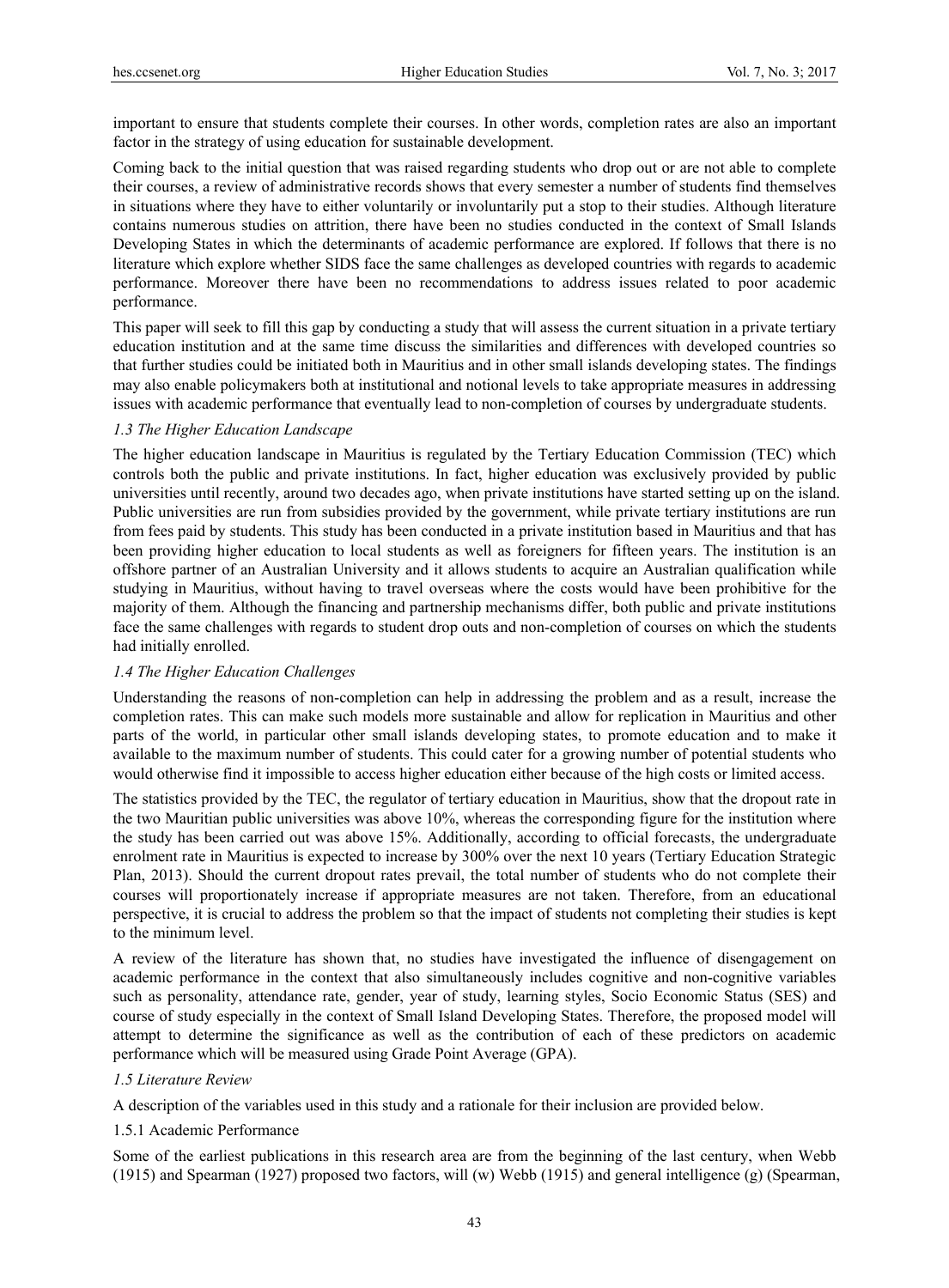1927), as contributing factors to academic ability. Since then, numerous studies have examined the predictors of academic performance, which is usually measured by GPA. Flemming (1932) showed that personality and emotions were correlated with academic performance. Subsequently, some of the determinants of academic performance studied by other researchers are Intelligence (Laidra, Pullman, & Allik, 2007; Chamorro-Premuzic & Furnham, 2008); Personality (Komarraju, Karau, Schmeck, & Avdic, 2011; Rosander, Backstrom, & Stenberg, 2011); Personality traits, self-esteem, and self-efficacy beliefs (Di Giunta, Alessandri, Gerbino, Luengo, Zuffiano, & Caprara, 2013); Educational persistence, motivational, and study skills indicators (Moreira, Dias, Vaz, & Vaz, 2013); Extracurricular activities (Ackerman, Chamorro-Premuzic, & Furnham, 2011); Gender (Furnham, Monsen, & Ahmetoglu, 2009); Self-efficacy beliefs in self-regulated learning (Zuffianò, Alessandri, Gerbino, Luengo, Di Giunta, Milioni, & Cappara, 2013); Learning styles (Entwistle, 2001; Cassidy, 2004; Vermunt & Vermetten, 2004; Ng, Pinto, & Williams, 2011); Socioeconomic status (SES) (Hauser, 1994; Sirin, 2005; Zuffianò et al., 2013); Gender differences (Carvalho, 2016); and Negative justice contact and school expulsion (Robison et al., 2017). In the current study, the dependant variable will be academic performance. It will be measured using GPA, which is the mean of the final results of the four units in which a student is enrolled for the semester. For the purposes of the analysis, because the pass level is 50% for any unit, a GPA score below 50% will be considered poor performance.

#### 1.5.2 Disengagement

Disengagement from higher education may take various forms, such as withdrawal or involuntary termination from a course. Among the few studies conducted on disengagement, Brint and Cantwell (2012) draw on classic sociological work on conformity and deviance to theorise on four dimensions of academic disengagement in their "Portrait of the disengaged". Referring to the study conducted by Bean in 1985 that "analyses the relationship between academic, social and personal outcomes, and the intent to withdraw of college", L. Duque, J. Duque and Suriñach (2013) note that "personal outcomes is the best predictor of the college student dropout syndrome". Tinto used Durkheim's theory of suicide to develop a model that treats dropout as a process (Tinto, 1975). Drawing on the field of educational economics, Tinto (1975) postulated that disengagement leads to dropout, which has an effect on academic performance. The model also argues that continuance is directly related to the student's integration into the academic and social system of the institution. Taking the above factors into consideration, interviews were conducted with selected students and administrative staff. Archives, reports and other relevant documentation from the institution's administrative department were subsequently consulted after seeking permission from the relevant authorities. Following the interviews and consultation of archives, the reasons that led or could potentially lead to disengagement were recorded. The answers provided were then categorised by listing related items into the same group. Following this exercise, five groups that led to students' loss of interest in their courses emerged: unsuitable course selection, poor performance in continuous assessments, issues with lecturers, university environment (e.g., security level, use of technology, extent of extracurricular activities) and personal circumstances (including financial, health or other personal problems).

#### 1.5.3 Personality and Academic Performance

The relationship between the Big Five personality traits—namely conscientiousness, openness, neuroticism, extraversion and agreeableness—and academic performance has been investigated by many researchers, namely, Busato, Prins, Elshout and Hamaker (2000), Komarraju et al. (2011), Ackerman, Chamorro-Premuzic, and Furnham (2011), Chamorro-Premuzic and Furnham (2008), O'Connor and Paunonen (2007), Heaven and Ciarrochi (2012), Rosander and Bäckström (2014), Vedel (2014) and Morris and Fritz (2015). Although there are variations in their findings, these studies generally agree that neuroticism, in contrast with conscientiousness, correlates negatively with academic performance. While replicating the experiments carried out in the US and Europe, this study will also attempt to determine whether the personality factors display the same characteristics in the small island developing states as in the US and in Europe. The Big Five Factor Markers from the International Personality Item Pool, developed by Goldberg (1992), are used in this study to measure the effects of extraversion, agreeableness, conscientiousness, neuroticism and openness on academic performance.

# 1.5.4 Intelligence and Academic Performance

A number of studies have shown that intelligence is almost always a major predictor of academic success (Chamorro-Premuzic & Furnham, 2008; Busato et al., 2000; Kuncel, Hezlett, & Ones, 2004). The only difference is the degree of influence that intelligence has on academic performance in these studies (Deary, Strand, Smith, & Fernandes, 2007; Poropat, 2009; Lozano, Gordillo, & Pérez, 2014). In their meta-analysis of previous studies, Von Stumm, Hell, and Chamorro-Premuzic (2011) concluded that "mental ability test scores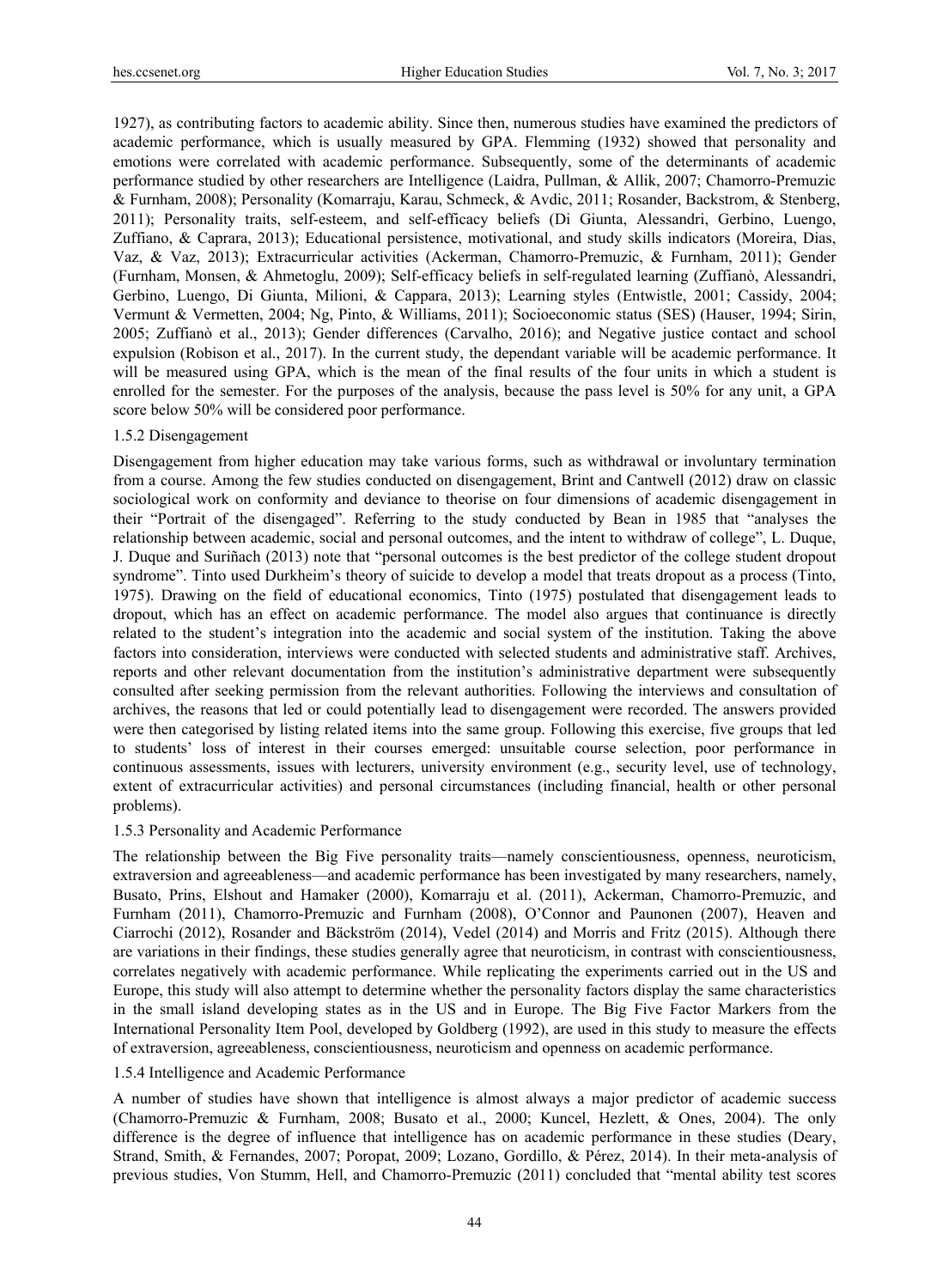are substantially correlated with academic performance". More recently, Soares, Lemos, Primi and Almeida (2015) studied the mediating role of prior academic achievement between intelligence and final academic achievement (Soares et al., 2015). In this case also, this study will try to determine whether intelligence has the same effect on academic performance in a SIDS context as compared to the results from publications in the US and Europe. The Wonderlic Personnel Test (WPT), which has been implemented in similar studies, for example Chamorro-Premuzic and Furnham (Chamorro-Premuzic & Furnham, 2008), as an indicator of intelligence is used in this study to measure the impact of intelligence on academic performance.

#### 1.5.5 Learning Styles and Academic Performance

Previous studies on the predictors of academic performance often make reference to learning styles, which many researchers have investigated with different outcomes (Entwistle, 2001; Vermunt & Vermetten, 2004; Yip, 2012, 2013; Ng, Pinto, & Williams, 2011; Cassidy, 2004). One such study was conducted by Boyle, Duffy, and Dunleavy (2003) from a British university to test whether Vermunt's integrated model of learning could be generalised. The results showed that the meaning-directed learning style had a low positive association with academic performance, whereas the undirected learning style had a low negative association with academic performance (Boyle, Duffy, & Dunleavy, 2003). Other studies, for example Vanthournout et al. (2012) and Komarraju et al. (2012) have suggested that learning styles may influence academic performance. This research attempts to determine the extent to which learning styles influence academic performance in the current setup. Professor Vermunt, who devised the Inventory of Learning Styles (ILS) for higher education (Vermunt & Vermetten, 2004), granted permission to use his 120-item ILS for this study.

#### 1.5.6 Socioeconomic Status (SES) and Academic Performance

The interviews conducted for this study suggested that students did not benefit from the same types of facilities, including access to technology and bank loans, most likely due to different SES. Exit interview records show that a number of students withdrew from their studies due to a lack of financial means. In this study, SES is included as a variable together with the other predictors to determine whether it has an effect on academic performance, as suggested by Komarraju et al. (2011), who recommended "examining environmental factors such as socioeconomic status as predictors of academic achievement". In his meta-analytic review of the literature, Sirin (2005) reported that the relationship between SES and academic achievement was inconsistent, ranging from a strong relationship to no correlation at all (Sirin, 2005). This study will try to determine the effect of SES in academic performance in a small island context.

#### 1.5.7 Attendance and Academic Performance

After conducting interviews and consulting administrative records subsequent to obtaining relevant permissions, it was observed that students who withdrew from their programmes usually had a higher-than-average absenteeism rate. A review of the literature revealed that academic performance is closely related to attendance. These studies were conducted in various settings and, in many instances, in conjunction with other variables (Romer, 1993; Halpern, 2007; Credé, Roch, & Kieszczynka, 2010). This study examines whether students' absenteeism rate influences their academic performance. This approach is in line with the suggestion by Komarraju et al. (2011) regarding future research on the predictors of academic achievement. In this study, the absenteeism rate will be computed as a percentage over the semester.

# 1.5.8 Gender and Academic Performance

In this case also, after seeking relevant permissions, a review of administrative records revealed that male students tend to withdraw from their studies more frequently than their female counterparts do. Previous studies have shown that gender and academic performance are linked (Farooq et al., 2011). In a study that used data from the University of Plymouth, Hoskins, Newstead, and Dennis (1997) showed that gender was related to academic performance. Similarly, Nyikahadzoi et al. (2013) showed that gender was significantly correlated with academic performance in Zimbabwe. The influence of gender on the academic performance of students is investigated in this study, and gender is categorised as male or female. The results might shed some light on the tendency in the small islands context.

## 1.5.9 Year f Study and Academic Performance

The administrative records showed that students are more likely to withdraw from their studies in their first year; in the past 15 years, approximately 50% of students who withdrew were in their first year of study. This observation is in line with the findings of Komarraju, Ramsey, and Rinella (2013), who argued that the existence of higher education institutions is linked to students' successful completion of their first year and their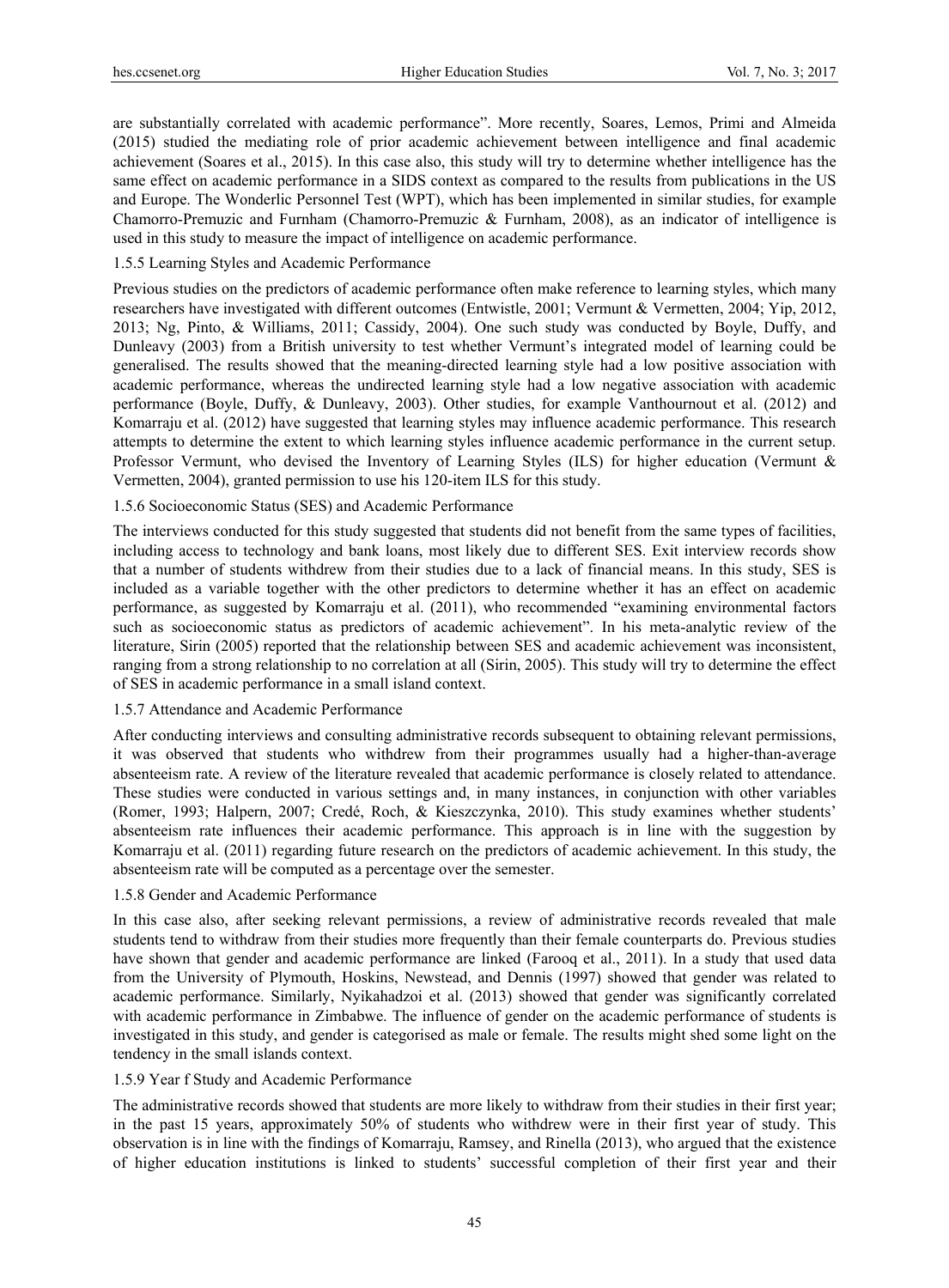continuation to graduation. The year of study, which is categorised as year 1, year 2 or year 3, is used to determine whether it influences students' academic performance.

# 1.5.10 Selected Course and Academic Performance

The interviews revealed that many students who selected the wrong course performed poorly in their studies. This poor performance led to a gradual disengagement from their course and, in some cases, may have led to withdrawal or termination from their course. This study examines whether the selected course has an impact on students' academic performance. The courses are categorised as Bachelor of Commerce (B Com) or Bachelor of Arts (BA). Performance is measured using students' GPA when the end-of-semester results are issued.

## **2. Method**

## *2.1 Participants*

The target population for this study consisted of a total of 1014 students enrolled in the Bachelor of Commerce (B Com) and Bachelor of Arts (BA) degree programmes during the second semester of 2014. A total of 774 students enrolled in a B Com degree programme, whereas 240 students enrolled in the BA degree programme. Of these students, 327 were in their first year of study, 296 were in their second year, and 391 were in their third year. With regard to gender, the population comprised 467 male and 547 female students.

## *2.2 Procedures*

Since the current study is proposing to evaluate the contribution of academic performance predictors, correlation analysis will first be performed. This will give an idea of the strength and direction of the association between the independent and dependant variables. Then, a series of three regression analyses will be run. The first regression will determine the individual and overall effects of known and documented independent variables on academic performance. A second regression will be run to assess the influence of a set of five variables which have been designed to measure five dimensions of student disengagement on academic performance in a previous study. The third regression analysis will include all predictors from the first and second models to determine the combined effect of the two sets of variables.

A sample of 279 students was selected using stratified random sampling. Selected students were asked to complete a survey questionnaire one month prior to their 2014 second semester exams. They were contacted through email, which explained the purpose and importance of the survey and emphasised the voluntary nature of the exercise and the confidentiality of their responses and Intelligence Quotient (IQ) scores. The questionnaires were then inserted in individual envelopes and distributed to the students in class by their respective lecturers who, after being briefed, provided the students with instructions for completing and returning the questionnaires.

The following week, the completed questionnaires were collected, the data were entered into SPSS, and the scoring keys for the various scales were used to perform the required calculations. The participants then took the Wonderlic Online WPT-R test to measure their IQ. These cognitive ability tests were purchased from Wonderlic and set up in the institution's library. The librarian and related staff were briefed on how to conduct the tests. It was ensured that all workstations were located in the same area so that the students could take the tests under identical conditions.

Finally, given that this study is directly related to performance, the GPA of the students was collected at the end of the semester after the release of the results after obtaining relevant permissions. Each student was enrolled in four study units for which the pass mark was 50%. GPA was calculated by taking the mean of their individual unit scores for the semester. Data for the absenteeism rate, gender, year and course were obtained from the institutional administrative records after permission was sought from the participating students and the institution.

#### *2.3 Measures*

The survey questionnaire consisted of five sections that measured Personality, Learning Styles, Socioeconomic Status, Disengagement and the retrieved Demographic Data. Section one of the questionnaire measured the Big Five personality traits using the Big Five Factor Markers from the International Personality Item Pool, which was developed by Goldberg (1992). The 50 items were measured using a 5-point Likert-type scale, which is available in the public domain, to measure the five aspects of personality, namely, Extraversion, Conscientiousness, Neuroticism, Openness and Agreeableness. The Cronbach's alpha values for the subscales ranged from 0.702 to 0.738, which is indicative of internal consistency. These values were fairly consistent with the values listed in the International Personality Item Pool (IPIP) website, which range from 0.77 to 0.86.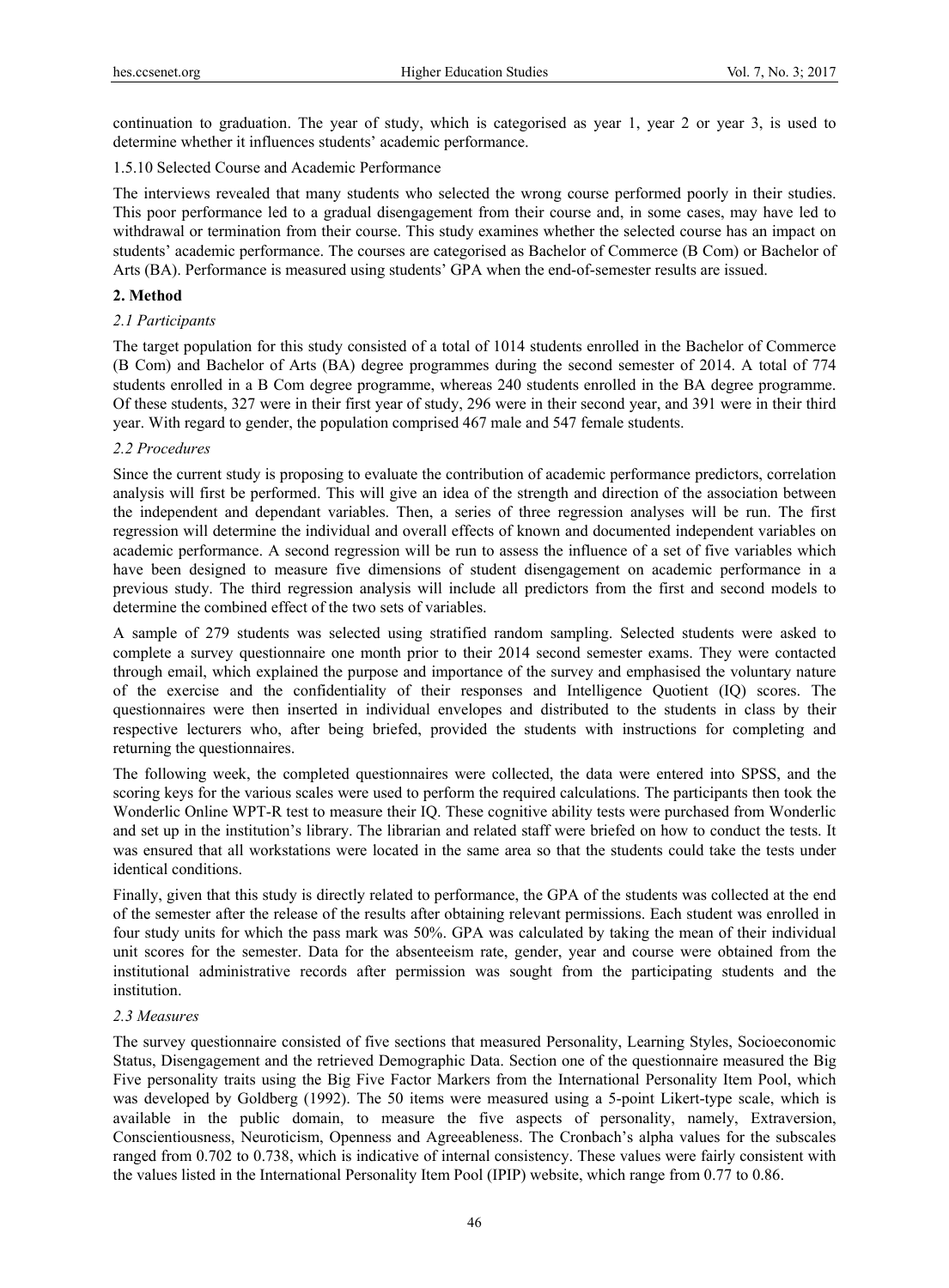Section two of the questionnaire measured the students' level of disengagement from their course using the Disengagement scale developed for this study, which consists of 104 questions measured on a five-point Likert scale. Participants rated their levels of disengagement with respect to their university environment, lecturers, personal issues, choice of course and performance on continuous assessment tasks. Their total disengagement was obtained by adding the disengagement scores obtained for the various factors, for which the Cronbach Alpha values ranged from 0.905 to 0.945.

Section three used a 120-item inventory of learning styles for higher education, also measured on a 5-point Likert-type scale, which was developed by Prof. Jan Vermunt in 1994 with a view to gain clearer insight into how students go about their studies and how they perceive their own learning. Permission was obtained from Prof. Vermunt to use his scale in the context of this study, which generated Cronbach's alpha values ranging from 0.638 to 0.823.

Section four of the questionnaire consisted of 10 questions to assess the socioeconomic status of the student's family. Section five of the questionnaire collected the students' demographic data. After data collection, data entry and data cleansing, the analysis was carried out using SPSS version 21.

## **3. Results**

An exploratory factor analysis was conducted to identify the underlying SES factors. The Kaiser method in SPSS via the Principal Components Analysis (PCA) with varimax rotation was in line with the parallel analysis (Monte-Carlo simulation) and confirmed that the actual number of factors was four: Occupational and income indicators, Wealth indicators, Level of education of parents, and Type of accommodation.

## *3.1 Correlation Analysis*

The next step was to run a correlation analysis with all the predictors to determine the extent of the relationship between the factors to detect any possible multicollinearity before subsequently running a multiple regression analysis. The results show that course and the personality construct agreeableness are significantly correlated with academic performance at 5% significance level. Furthermore, at 1% level, academic performance was significantly correlated with, gender, absences, IQ, the personality factors extraversion, conscientiousness and neuroticism, course selection, performance, lecturers, university environment, personal circumstances and finally application directed learning style.

#### *3.2 Regression-Model 1*

After ensuring that the assumptions for running a multiple linear regression were met, SPSS was used to run the test. The results indicate that the regression model was valid in terms of predictability (*F* (6 223)=47.871, *p*<0.001). Stepwise regression, in the model summary showed that the predictors explained a large amount of the shared variance with the dependent variable ( $R^2$ =.563,  $R^2$ <sub>Adjusted</sub>=.551).

| Model                                       |         | Unstandardised Coefficients | <b>Standardised Coefficients</b> |          |      |  |
|---------------------------------------------|---------|-----------------------------|----------------------------------|----------|------|--|
|                                             | B       | Std. Error                  | Beta                             |          | Sig. |  |
| (Constant)                                  | 14.848  | 5.004                       |                                  | 2.967    | .003 |  |
| IQ                                          | .455    | .036                        | .584                             | 12.463   | .000 |  |
| Absences $(\% )$                            | $-.072$ | .022                        | $-.158$                          | $-3.339$ | .001 |  |
| Gender                                      | 2.588   | .764                        | .151                             | 3.386    | .001 |  |
| Year of study                               | 1.216   | .466                        | .119                             | 2.609    | .010 |  |
| Neuroticism                                 | $-414$  | .094                        | $-.196$                          | $-4.407$ | .000 |  |
| Conscientiousness                           | .549    | .160                        | .159                             | 3.425    | .001 |  |
| a. Dependent variable: Academic performance |         |                             |                                  |          |      |  |

Table 1. Coefficients<sup>a</sup> for Model 1

The coefficients displayed in Table 1 also showed that IQ  $(\beta = .584, t (277)=12.463, p<.05)$ , absences (%) (*β*=-.158, *t* (277)=-3.339, *p*<.001), gender (*β*=.151, *t* (277)=3.386, *p*<.05), year of study (*β*=.119, *t* (277)=2.609, *p*<.05), neuroticism (*β*=-.196, *t* (277)=-4.407, *p*<.001), and conscientiousness (*β*=.159, *t* (277)=3.425, *p*<.01), were all significant predictors of GPA. Furthermore, the value of R square shows that the variables explain 56.3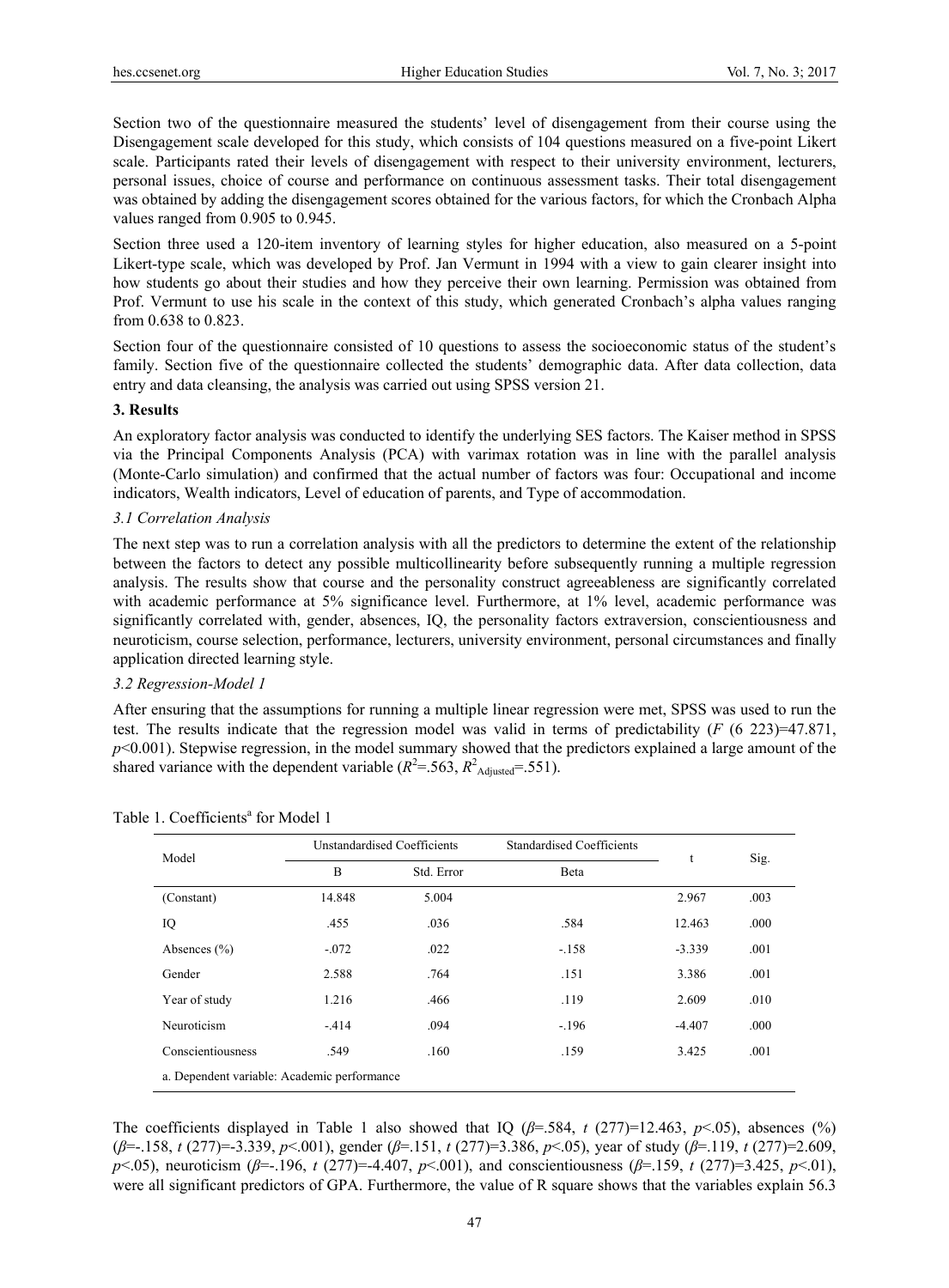percent of the variance in GPA. These results suggest that IQ, gender, year of study and conscientiousness have a positive influence on academic performance while absences and neuroticism have a negative effect. IQ has the most influence followed by neuroticism, conscientiousness, absences, gender and year of study.

# *3.3 Regression-Model 2*

Since a scale had been developed to measure the level of disengagement within the five identified areas, a second regression was run to assess the impact on academic performance by the disengagement components. Thus, the latter were included as predictors in a new model. A stepwise regression was run after ensuring that all the assumptions were met. The results from SPSS indicate that the regression model was valid in terms of predictability (*F* (4 272)=26.678,  $p$ <0.001). The results showed that the predictors explained a significant amount of the shared variance with the dependent variable  $(R^2 = .282, R^2_{\text{adjusted}} = .271)$ . The coefficients in Table 2 show that personal circumstances ( $\beta$ =-.319, *t* (277)=-5.675,  $p$ <.001), performance ( $\beta$ =-.223, *t* (277)=-3.988, *p*<.001), course selection (*β*=-.174, *t* (277)=-3.092, *p*<.01) and university environment (*β*=-.134, *t* (277)=-2.388, *p*<.05) were all significant predictors of GPA.

| Model                                       | <b>Unstandardised Coefficients</b> |            | <b>Standardised Coefficients</b> |          |      |  |
|---------------------------------------------|------------------------------------|------------|----------------------------------|----------|------|--|
|                                             | B                                  | Std. Error | <b>Beta</b>                      |          | Sig. |  |
| (Constant)                                  | 94.727                             | 3.191      |                                  | 29.689   | .000 |  |
| Personal circumstances                      | $-127$                             | .022       | $-319$                           | $-5.675$ | .000 |  |
| Performance                                 | $-112$                             | .028       | $-.223$                          | $-3.988$ | .000 |  |
| Course selection                            | $-0.095$                           | .031       | $-174$                           | $-3.092$ | .002 |  |
| University environment                      | $-.088$                            | .038       | $-.134$                          | $-2.338$ | .020 |  |
| a. Dependent variable: Academic performance |                                    |            |                                  |          |      |  |

Table 2. Coefficients<sup>a</sup> for Model 2

After establishing that the disengagement variables have an impact on GPA, the next step was to assess a new model with predictors from the two above models as independent variables. This was tested using Model 3.

#### *3.4 Regression-Model 3*

From the above, since disengagement variables alone seem to have a significant effect on GPA, a third regression model was run with all the predictors from Models 1 and 2.

Prior to running this test, it was ensured that the assumptions of normality, homoscedasticity, multicollinearity and linear relationship between dependant and independent variables, were met. The results from SPSS indicated that the regression model was valid in terms of predictability ( $F$  (8 222)=41.065,  $p$ <0.001). Stepwise regression, showed that the predictors explained a large amount of the shared variance with the dependent variable  $(R^2 = 597,$  $R^2$ <sub>Adjusted</sub>=.582). The coefficients presented in Table 3 showed IQ ( $\beta$ =.497, *t* (277)=10.585, *p*<.001), personal circumstances (*β*=-.175, *t* (277)=-3.682, *p*<.001), neuroticism (*β*=-.206, *t* (277)=-4.801, *p*<.001), gender (*β*=.138, *t* (277)=3.188, *p*<.01), conscientiousness (*β*=.145, *t* (322)=3.227, *p*<.01), absences (*β*=-.139, *t* (322)=-3.022, *p*<.01), university environment (*β*=-.110, *t* (322)=-2.318, *p*<.05) and year of study (*β*=.093, *t* (322)=2.115, *p*<.05) were all significant predictors of GPA.

| Model                  | Unstandardised Coefficients |            | <b>Standardised Coefficients</b> |          |      |
|------------------------|-----------------------------|------------|----------------------------------|----------|------|
|                        | B                           | Std. Error | Beta                             |          | Sig. |
| (Constant)             | 33.626                      | 5.873      |                                  | 5.726    | .000 |
| IQ                     | .392                        | .037       | .497                             | 10.585   | .000 |
| Personal circumstances | $-.072$                     | .020       | $-.175$                          | $-3.682$ | .000 |
| Neuroticism            | $-439$                      | .091       | $-.206$                          | $-4.801$ | .000 |
| Gender                 | 2.384                       | .748       | .138                             | 3.188    | .002 |

Table 3. Coefficients<sup>a</sup> for Model 3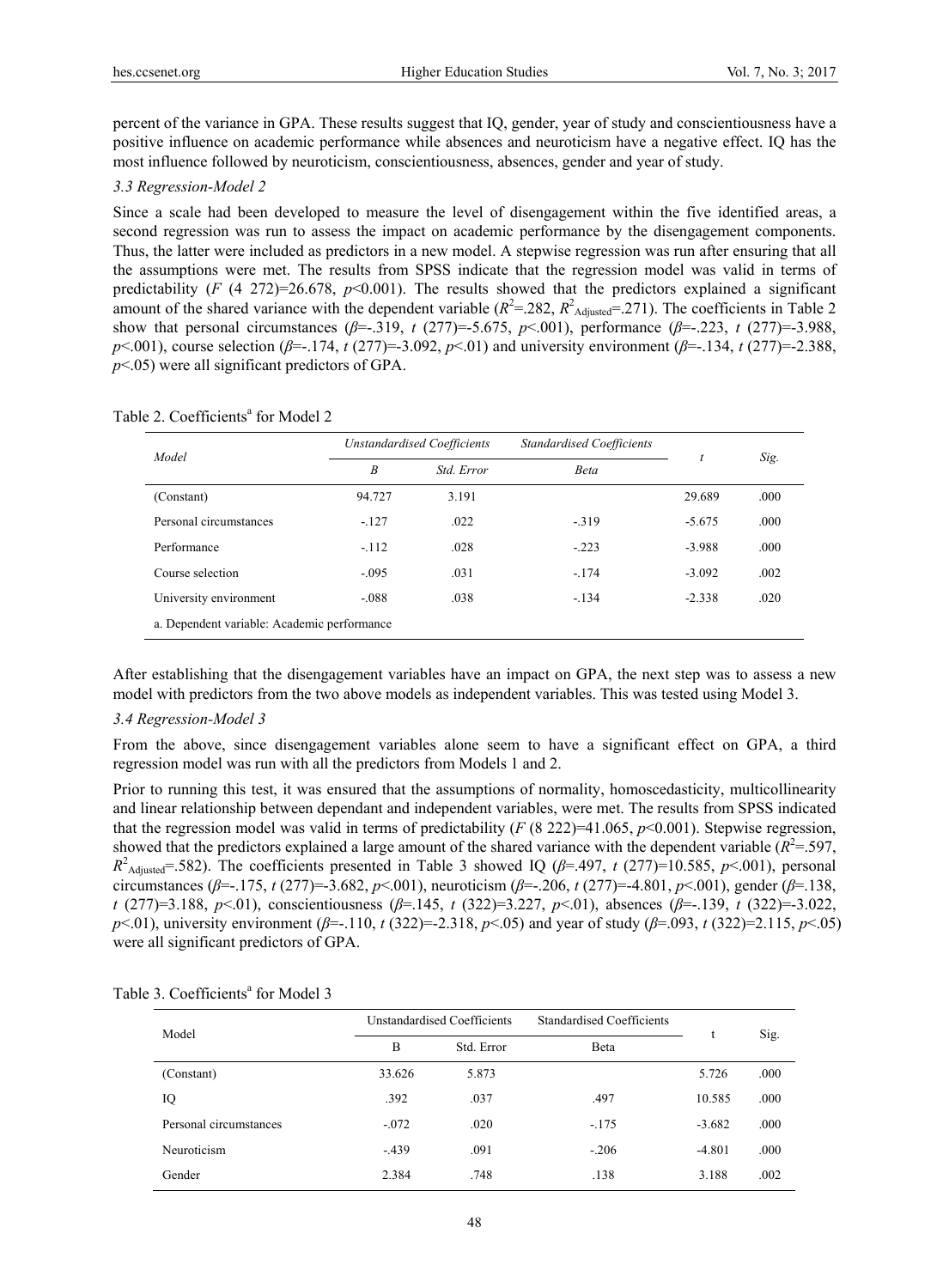| Conscientiousness                           | .506    | .157 | .145    | 3.227    | .001 |
|---------------------------------------------|---------|------|---------|----------|------|
| Absences $(\% )$                            | $-.064$ | .021 | $-139$  | $-3.022$ | .003 |
| University environment                      | $-.075$ | .033 | $-.110$ | $-2.318$ | .021 |
| Year of study                               | .961    | .454 | .093    | 2.115    | .036 |
| a. Dependent variable: Academic performance |         |      |         |          |      |

Now that the significant predictors have been identified, the next step consists in using these variables to place the students into three categories: pass, fail or at-risk. This will be achieved using linear discriminant analysis.

#### *3.5 Linear Discriminant Analysis*

The linear discriminant analysis was conducted to determine whether eight independent variables, namely gender, IQ, year of study, absenteeism rate, conscientiousness, neuroticism, university environment and personal circumstances could predict student status, classified into three groups, according to their GPA, as "fail", "at risk" and "pass". Wilks' Lambda indicated that, overall, the predictors significantly differentiated among the three categories of student status ( $\lambda$ =.320,  $\chi$ 2 (16, N=279)=310.860, p<0.001). Furthermore, the residual Wilks' Lambda was also significant ( $\alpha$ =.760,  $\chi$ 2 (7, N=279)=310.860, p<0.001). These test results indicated that the predictors differentiated among the three categories of student status after partialling out the effects of the first discriminant function, thus suggesting that both discriminant functions could be interpreted. Based on the within-groups correlation coefficients between the predictors and the discriminant functions, IQ had the strongest relationship with the first function while neuroticism had the strongest relationship with the second. Thus, the two discriminant functions were named as IQ and neuroticism respectively.

The means (group centroids) of the discriminant functions were consistent with the above interpretation since "fail", "at risk" and "pass" had respective means of -1.439, 0.353 and 1.587. 75.6 percent of cases were correctly classified in a sample of 279 students, while a good Kappa coefficient of 0.628 showed that predictions were better than chance-level. Finally, cross-validation via the "leave-one-out" method, indicated that prediction in a new sample by the use of the discriminant function  $D=-6.586 + 0.092$  (IQ) - 0.011 (personal circumstances) - $0.034$  (neuroticism) +  $0.427$  (gender) +  $0.119$  (conscientiousness) -  $0.017$  (absences) -  $0.014$  (university environment)  $+$  0.153 (year of study) would correctly classify 73.5 percent of cases.

# **4. Discussions**

# *4.1 Regression-Model 1*

In Model 1, although variables such as extraversion, agreeableness, application-directed learning style and course had significant correlations with academic performance, they were not significant in the regression model. These results are in line with the findings of Busato et al., in which no positive association between meaning-directed, reproduction-directed and application-directed learning styles and academic success could be established (Busato et al., 2000). These results are in line with Poropat (2009) whose meta-analysis showed the roles of intelligence and personality factors on academic performance at tertiary level. Literature also showed that attendance impacted on academic performance (Romer, 1993; Chen & Lin, 2008; Schmulian & Coetzee, 2011). These findings are very much in line with the literature, in which IQ had the largest contribution (Rosander & Bäckström, 2012; Chamorro-Premuzic & Furnham, 2008; Rosander, Bäckström, & Stenberg, 2011; Deary et al., 2007).

#### *4.2 Regression-Model 2*

In Model 2, the coefficients of all four independent variables were negative, meaning that any increase would lower the value of academic performance. It should also be noted that personal circumstances had a higher influence followed by performance, course selection and finally university environment. These are in line with Bean (1985) whose student socialisation model included social, academic and personal outcomes in relation to the intention of dropping out. Furthermore, Edel (2003) suggested that poor academic achievement was the reason for dropping out. The results showed that the variable "lecturers" was excluded from the model. This may be because in the current setup, the local institution was required to deliver the courses in similar way as the academic partner. One of the mechanisms to ensure this takes place is the provision of training to all lecturers on the teaching principles to which they need to adhere. Additionally, all local lecturers are in constant contact with a unit coordinator from the partner institution, where instructions are given and information is shared throughout the semester. Moreover, the course syllabus is prescriptive, and all lecturers undergo training to teach as per the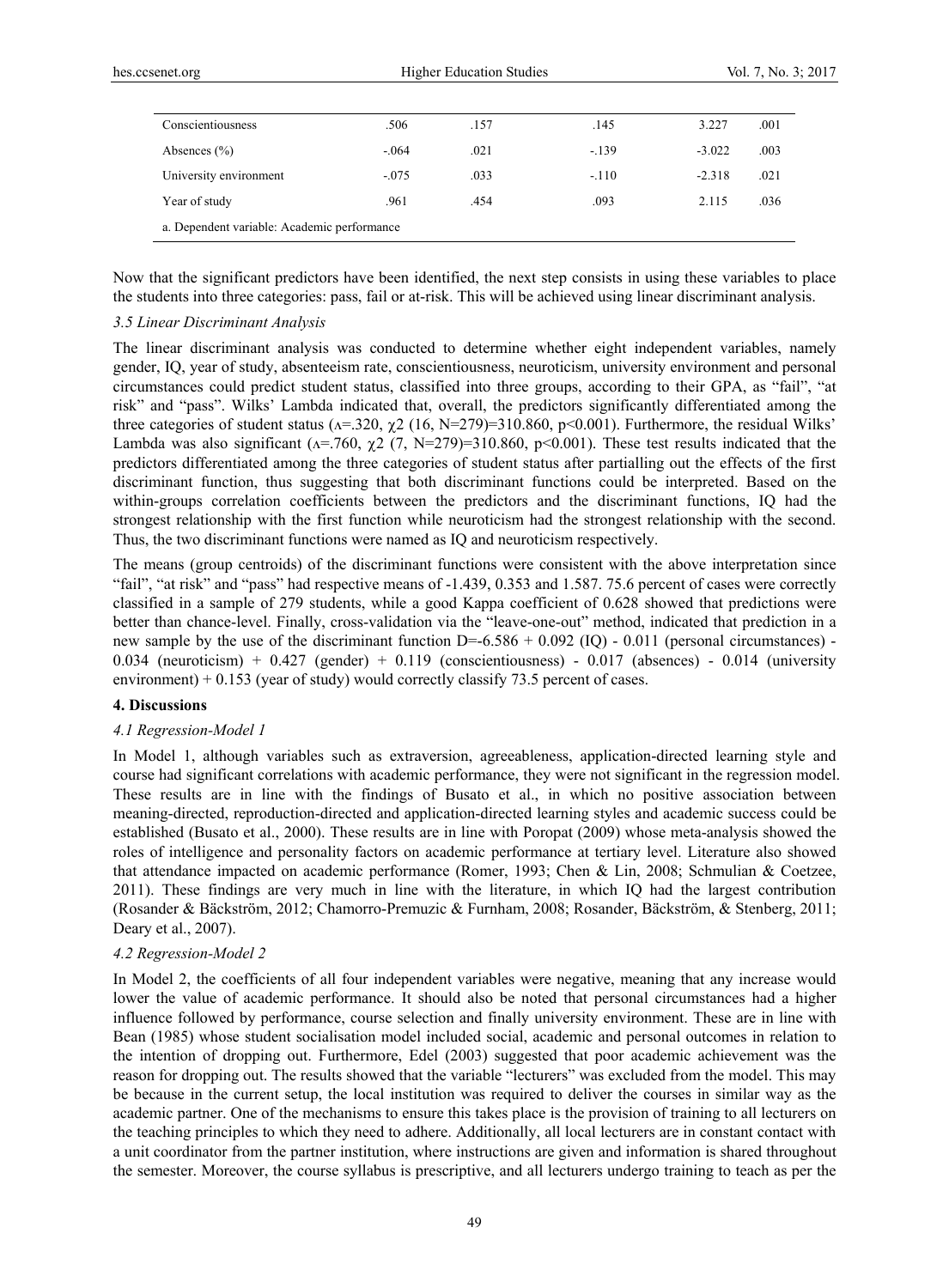provider's rules, thus "absorbing" the importance of lecturers. In their study, Goel and Yang found that if there is a strong tie between the recipient and source in the transfer of knowledge, i.e., between the lecturer and student, the transfer of knowledge happens more smoothly (Goel & Yang, 2015). They also recommend that European lecturers look for closer interaction with the students. In view of the contradictory findings, this is an area that offers room for future research, especially in different setups such as in public institutions or different island states.

#### *4.3 Regression-Model 3*

In Model 3, the results show that only two of the disengagement variables are significant in the new model: personal circumstances and university environment. Moreover, they are still negatively related to academic performance with personal circumstances having a greater influence than university environment. The results also show that neuroticism and absences are also negatively related to academic performance. IQ, gender, conscientiousness and year of study all have positive coefficients with IQ still having the largest influence on academic performance. These results are in line with Schmulian and Coetzee (2011) with regards to the relation between attendance and academic performance. Similarly to Rosander et al. (2011) the results suggest that gender might have an influence on academic performance. As suggested by Komarraju et al. (2013), year of study has turned out to be a significant predictor. Once again, it seems that the primary reason that students become disengaged from their studies is largely related to personal circumstances. In addition to the possible reasons mentioned earlier, the medium of instruction (i.e., people with French-language backgrounds having difficulty adapting to lectures delivered in English) may compound personal issues. In hindsight, one may find that personal circumstances encompass transportation problems and financial difficulties, with the latter affecting factors such as inadequate access to technology in terms of hardware and/or software or even Internet access in the home. Furthermore, because the institution is private and the students are fee-paying, many students may disengage due to unexpected financial difficulties. In addition to family lifestyle, personal issues may be related to the fact that some students lack certain important and necessary skills to achieve success, such as time management or communication skills. The reasons for the impact of the university environment on academic performance may be attributed to the needs and requirements of students for a change in infrastructure, especially with the growing demand for technological support, such as free and faster broadband access, power outlets to charge their devices, security issues on campus and the availability of healthy food in the canteen.

## *4.4 Linear Discriminant Analysis*

Moreover, the linear discriminant analysis has correctly predicted the results of 74 percent of students with data collected one month prior to the exams by categorising them into three categories: pass, fail and at-risk. This outcome can therefore enable institutions to propose and implement personalised reintegration plans to assist at-risk students to remain enrolled instead of leaving the system. The outcome of this study, may also enable policymakers to legislate so that the principles of access and equity are transformed into reality.

#### *4.5 Conclusion*

Although the results shows that intelligence has a strong influence on GPA, other factors, such as conscientiousness, neuroticism, gender, year of study and absenteeism rate also contribute to determining the final outcomes of the students. In addition to the initial model, which accounts for 56.3% of the variance in GPA, these results are consistent with the findings of previous studies. When the five disengagement components (course selection, performance, lecturers, university environment and personal circumstances, all of which have significant negative correlations with GPA) were included in the initial model, a multiple regression using all other cognitive and non-cognitive predictors showed that only two of these—personal circumstances and university environment—significantly impacted GPA with the variance in GPA increasing to 59.7. The findings therefore show that the inclusion of the disengagement variables in the initial model increased its predictability by 3.4%. By proposing a model that includes cognitive and non-cognitive predictors, this study offers a new perspective on student the determinants of academic performance in the context of a small island developing state. The regression analysis identified significant variables that can be used to clearly define areas in which students are at risk of becoming disengaged and thus discontinuing their studies.

The main limitation of this study is the fact that it was a cross-sectional research instead of a longitudinal one. Future research could consider testing the model in different kinds of institutions to verify the significance of each predictor in their respective setups. Longitudinal studies using this technique are also an area where future researchers could focus. With regards to future research directions, since IQ accounts for a large variability in GPA, Structural Equation Modelling (SEM) could be used to find any mediating effects of IQ with regards to academic performance. The outcomes would enable institutions to better understand the determinants of GPA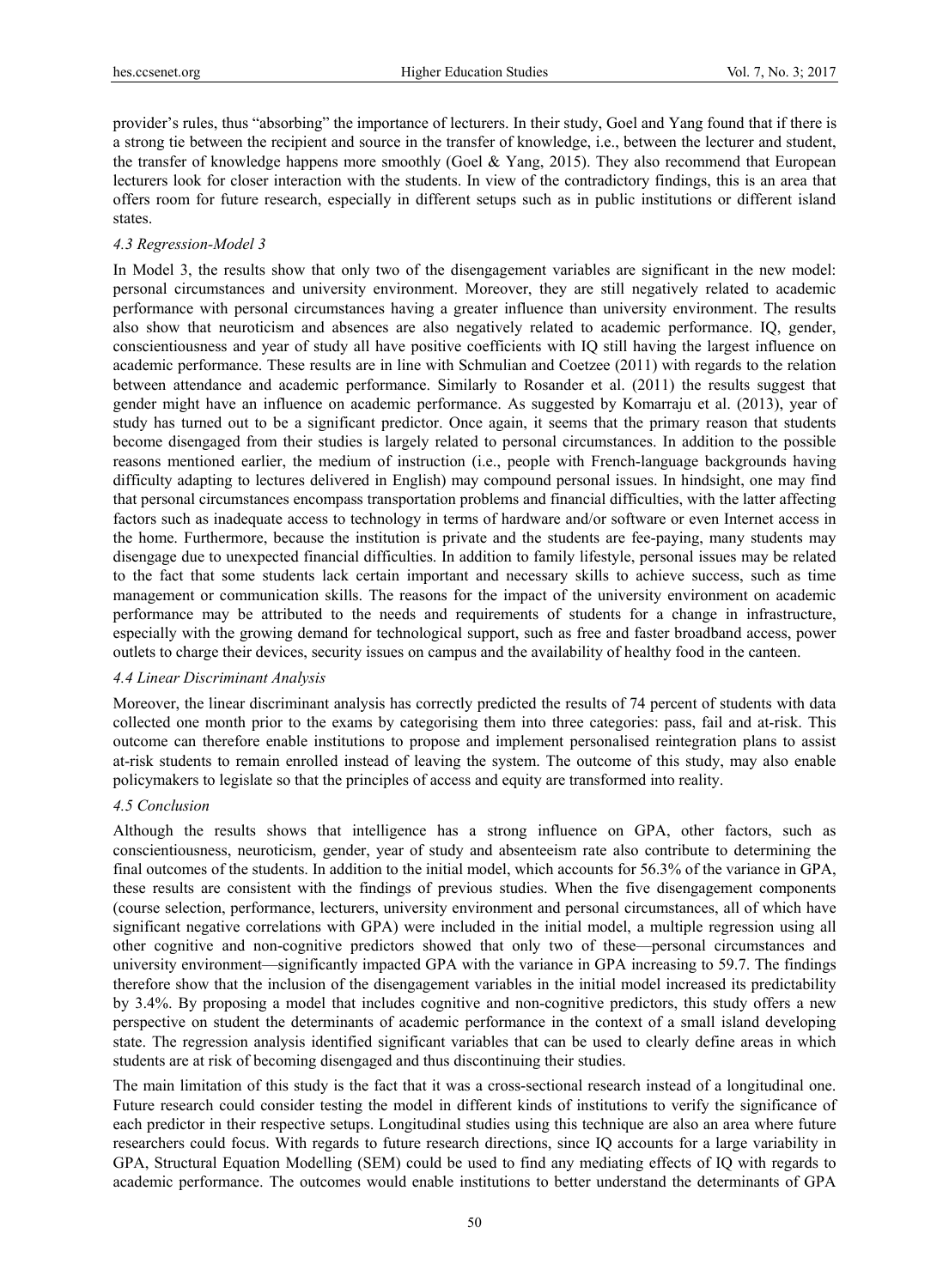and consequently enable them to take a more focused approach to address performance related problems and hence address the issue of dropouts related to academic performance.

#### **References**

- Ackerman, P. L., Chamorro-Premuzic, T., & Furnham, A. (2011). Trait Complexes and Academic Achievement: Old and New Ways of Examining Personality in Educational Contexts. *British Journal of Educational Psychology*, *81*(1), 27-40. https://doi.org/10.1348/000709910X522564
- Boyle, E. A., Duffy, T., & Dunleavy, K. (2003). Learning Styles and Academic Outcome: The Validity and Utility of Vermunt's Inventory of Learning Styles in a British Higher Education Setting. *British Journal of Educational Psychology*, *73*(2), 267-290. https://doi.org/10.1348/00070990360626976
- Brint, C. S., & Cantwell, A. M. (2012). Portrait of the Disengaged. In *SERU Project and Consortium Research Paper* (pp. 1-18). Berkeley: University of California. Retrieved from http://www.cshe.berkeley.edu/sites/default/files/shared/publications/docs/ROPS.Brint&Cantwell.Disengage d.6.11.2012.pdf
- Busato, V. V., Prins, F. J., Elshout, J. J., & Hamaker, C. (2000). Intellectual Ability, Learning Style, Personality, Achievement Motivation and Academic Success of Psychology Students in Higher Education. *Personality and Individual Differences*, *29*(6), 1057-1068. https://doi.org/10.1016/S0191-8869(99)00253-6
- Carvalho, R. G. G. (2016). Gender differences in academic achievement: The mediating role of personality. *Personality and Individual Differences*, *94*, 54-58. https://doi.org/10.1016/j.paid.2016.01.011
- Cassidy, S. (2004). Learning Styles: An Overview of Theories, Models, and Measures. *Educational Psychology*, *24*(4), 419-444. https://doi.org/10.1080/0144341042000228834
- Chamorro-Premuzic, T., & Furnham, A. (2008). Personality, Intelligence and Approaches to Learning as Predictors of Academic Performance. *Personality and Individual Differences*, *44*(7), 1596-1603. https://doi.org/10.1016/j.paid.2008.01.003
- Chamorro-Premuzic, T., & Furnham, A. (2009). Mainly Openness: The Relationship between the Big Five Personality Traits and Learning Approaches. *Learning and Individual Differences*, *19*(4), 524-529. https://doi.org/10.1016/j.lindif.2009.06.004
- Credé, M., Roch, S. G., & Kieszczynka, U. M. (2010). Class Attendance in College: A Meta-Analytic Review of the Relationship of Class Attendance with Grades and Student Characteristics. *Review of Educational Research*, *80*(2), 272-295. https://doi.org/10.3102/0034654310362998
- Dao, M. T. N., & Thorpe, A. (2015). What factors influence Vietnamese students' choice of university? *International Journal of Educational Management*, *29*(5), 666-681. https://doi.org/10.1108/IJEM-08-2014-0110
- Deary, I. J., Strand, S., Smith, P., & Fernandes, C. (2007). Intelligence and Educational Achievement. *Intelligence*, *35*(1), 13-21. https://doi.org/10.1016/j.intell.2006.02.001
- Di Giunta, L., Alessandri, G., Gerbino, M., Kanacri, P. L., Zuffiano, A., & Caprara, G. V. (2013). The Determinants of Scholastic Achievement: The Contribution of Personality Traits, Self-Esteem, and Academic Self-Efficacy. *Learning and Individual Differences*, *27*(2013), 102-108. https://doi.org/10.1016/j.lindif.2013.07.006
- Duque, L. C., Duque, J. C., & Suriñach, J. (2013). Learning Outcomes and Dropout Intentions: An Analytical Model for Spanish Universities. *Educational Studies*, *39*(3), 261-284. https://doi.org/10.1080/03055698.2012.724353
- Entwistle, N. (2001). Styles of Learning and Approaches to Studying in Higher Education. *Kybernetes*, *30*(5/6), 593-603. https://doi.org/10.1108/03684920110391823
- Farooq, M. S., Chaudhry, A. H., Shafiq, M., & Berhanu, G. (2011). Factors Affecting Students' Quality of Academic Performance: A Case of Secondary School Level. *Journal of Quality and Technology Management*, *7*(2), 1-14.
- Flemming, E. G. (1932). College Achievement, Intelligence, Personality, and Emotion. *Journal of Applied Psychology*, *16*(6), 668-674. https://doi.org/10.1037/h0072176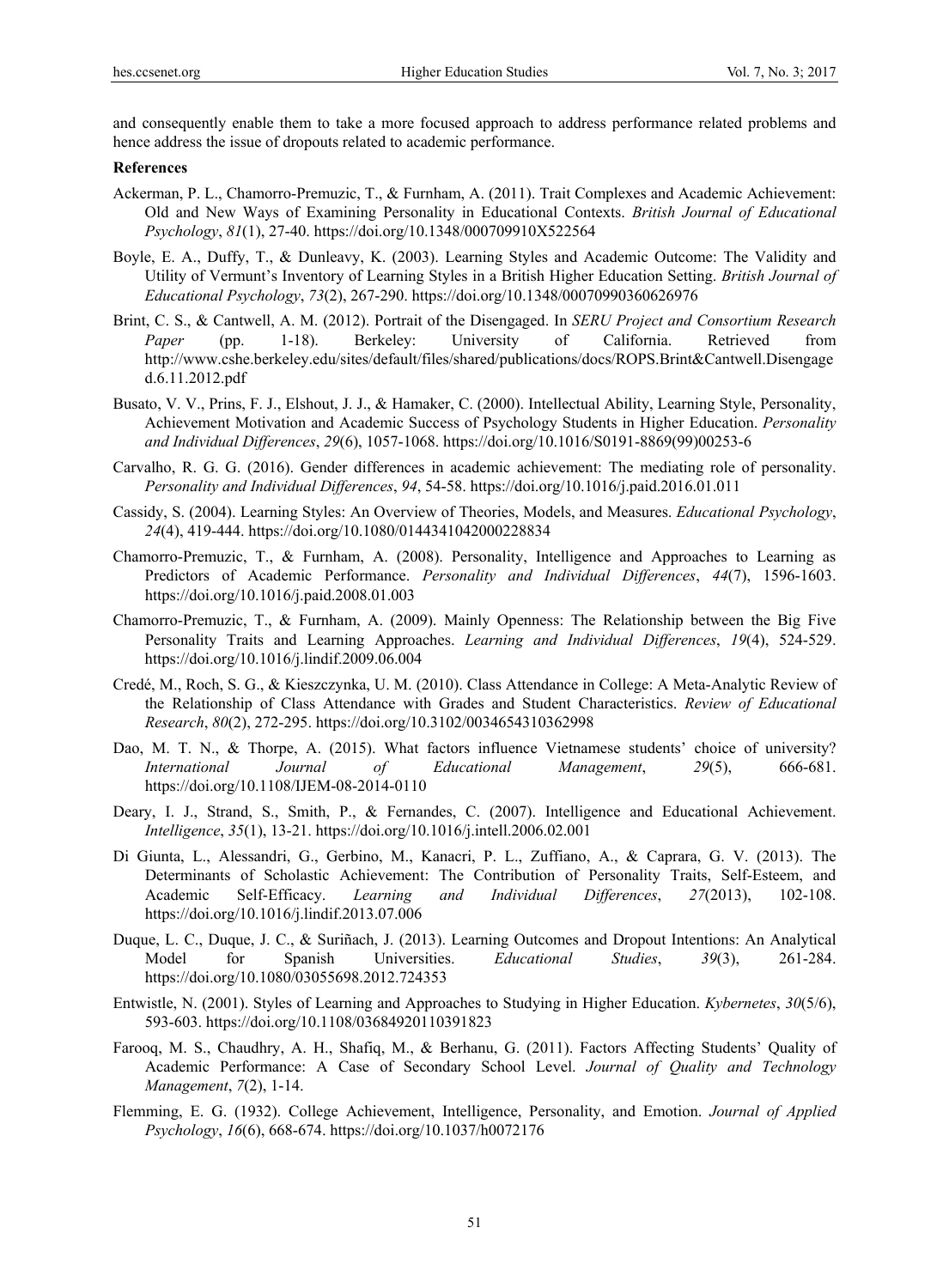- Furnham, A., Monsen, J., & Ahmetoglu, G. (2009). Typical Intellectual Engagement, Big Five Personality Traits, Approaches to Learning and Cognitive Ability Predictors of Academic Performance. *British Journal of Educational Psychology*, *79*(Pt 4), 769-782. https://doi.org/10.1348/978185409X412147
- Goldberg, L. R. (1992). The Development of Markers for the Big-five Factor Structure. *Psychological Assessment*, *4*(1), 26-42. https://doi.org/10.1037/1040-3590.4.1.26
- Halpern, N. (2007). The Impact of Attendance and Student Characteristics on Academic Achievement: Findings from an Undergraduate Business Management Module. *Journal of Further and Higher Education*, *31*(4), 335-349. https://doi.org/10.1080/03098770701626017
- Hauser, R. M. (1994). Measuring Socioeconomic Status in Studies of Child Development. *Child Development*, *65*(6), 1541-1545. https://doi.org/10.2307/1131279
- Heaven, P. C. L., & Ciarrochi, J. (2012). When IQ is not Everything: Intelligence, Personality and Academic Performance at School. *Personality and Individual Differences*, *53*(4), 518-522. https://doi.org/10.1016/j.paid.2012.04.024
- Hoskins, S. L., Newstead, S. E., & Dennis, I. (1997). Degree Performance as a Function of Age, Gender, Prior Qualifications and Discipline Studied. *Assessment & Evaluation in Higher Education*, *22*(3), 317-328. https://doi.org/10.1080/0260293970220305
- Komarraju, M., Karau, S. J., Schmeck, R. R., & Avdic, A. (2011). The Big Five Personality Traits, Learning Styles, and Academic Achievement. *Personality and Individual Differences*, *51*(4), 472-477. https://doi.org/10.1016/j.paid.2011.04.019
- Komarraju, M., Ramsey, A., & Rinella, V. (2013). Cognitive and Non-Cognitive Predictors of College Readiness and Performance: Role of Academic Discipline. *Learning and Individual Differences*, *24*(2013), 103-109. https://doi.org/10.1016/j.lindif.2012.12.007
- Kuncel, N. R., Hezlett, S. A., & Ones, D. S. (2004). Academic Performance, Career Potential, Creativity, and Job Performance: Can One Construct Predict them All? *Journal of Personality and Social Psychology*, *86*(1), 148-161. https://doi.org/10.1037/0022-3514.86.1.148
- Laidra, K., Pullmann, H., & Allik, J. (2007). Personality and Intelligence as Predictors of Academic Achievement: A Cross-Sectional Study from Elementary to Secondary School. *Personality and Individual Differences*, *42*(3), 441-451. https://doi.org/10.1016/j.paid.2006.08.001
- Lozano, J. H., Gordillo, F., & Pérez, M. A. (2014). Impulsivity, Intelligence, and Academic Performance: Testing the Interaction Hypothesis. *Personality and Individual Differences*, *61-62*(2014), 63-68. https://doi.org/10.1016/j.paid.2014.01.013
- Moreira, P. A. S., Dias, P., Vaz, F. M., & Vaz, J. M. (2013). Predictors of Academic Performance and School Engagement—Integrating Persistence, Motivation and Study Skills Perspectives using Person-Centered and Variable-Centered Approaches. *Learning and Individual Differences*, *24*(2013), 117-125. https://doi.org/10.1016/j.lindif.2012.10.016
- Morris, P. E., & Fritz, C. O. (2015). Conscientiousness and Procrastination Predict Academic Coursework Marks rather than Examination Performance. *Learning and Individual Differences*, *39*(2015), 193-198. https://doi.org/10.1016/j.lindif.2015.03.007
- Ng, P., Pinto, J., & Williams, S. K. (2011). The Effects of Learning Styles on Course Performance: A Quantile Regression Analysis. *Academy of Educational Leadership Journal*, *15*(1), 15-37.
- Nyikahadzoi, L., Matamande, W., Taderera, E., & Mandimika, E. (2013). Determinants of Students' Academic Performance in Four Selected Accounting Courses at University of Zimbabwe. *Research in Higher Education Journal*, *21*, 1-9.
- O'Connor, M. C., & Paunonen, S. V. (2007). Big Five Personality Predictors of Post-Secondary Academic Performance. *Personality and Individual Differences*, *43*(5), 971-990. https://doi.org/10.1016/j.paid.2007.03.017
- Poropat, A. E. (2009). A Meta-Analysis of the Five-Factor Model of Personality and Academic Performance. *Psychological Bulletin*, *135*(2), 322-338. https://doi.org/10.1037/a0014996
- Robison, S., Jaggers, J., Rhodes, J., Blackmon, B. J., & Church, W. (2017). Correlates of educational success: Predictors of school dropout and graduation for urban students in the Deep South. *Children and Youth Services Review*, *73*, 37-46. https://doi.org/10.1016/j.childyouth.2016.11.031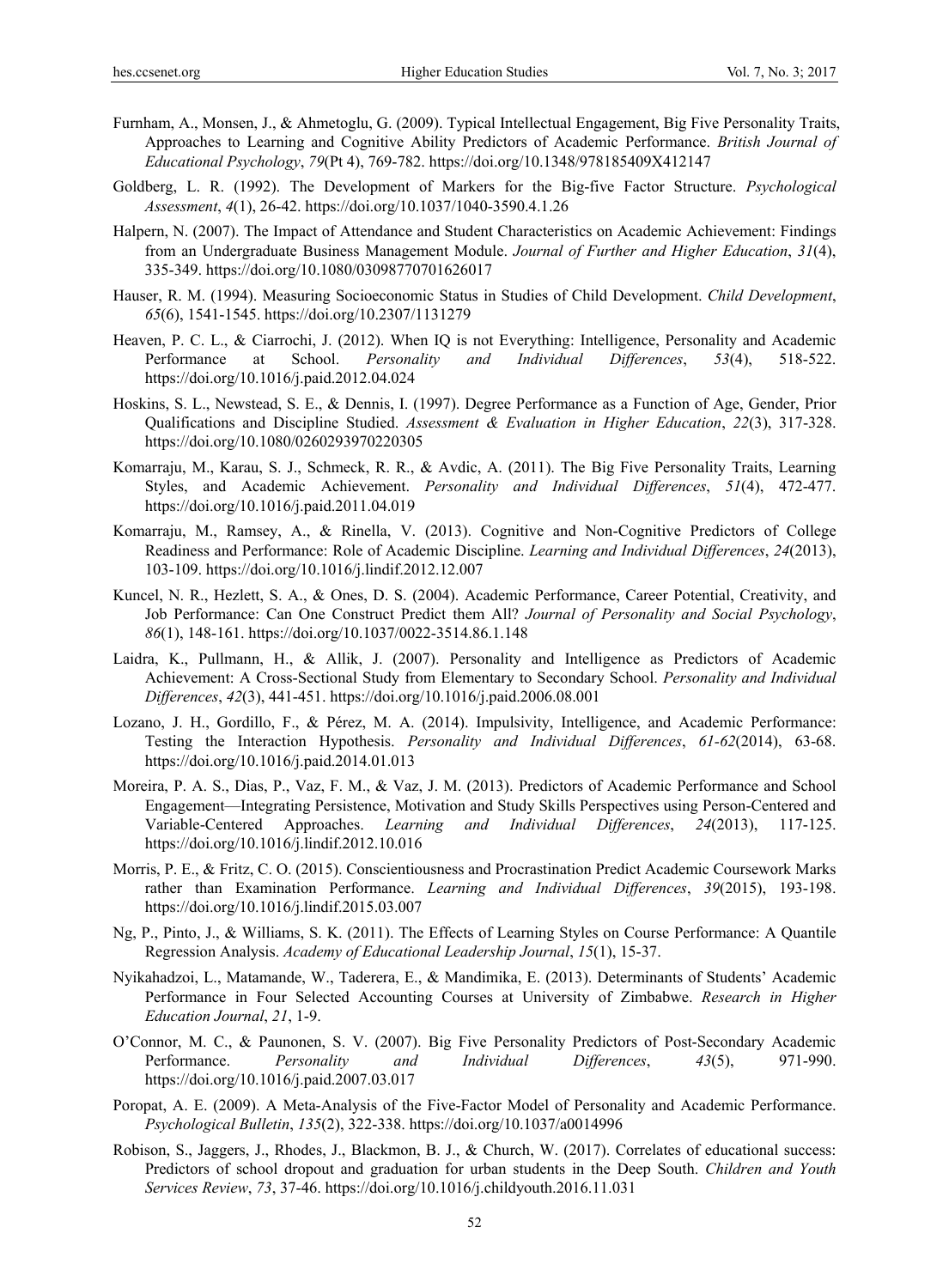- Romer, D. (1993). Do Students Go to Class? Should They? *Journal of Economic Perspectives*, *7*(3), 167-174. https://doi.org/10.1257/jep.7.3.167
- Rosander, P., & Bäckström, M. (2012). The Unique Contribution of Learning Approaches to Academic Performance, after Controlling for IQ and Personality: Are there Gender Differences? *Learning and Individual Differences*, *22*(6), 820-826. https://doi.org/10.1016/j.lindif.2012.05.011
- Rosander, P., & Bäckström, M. (2014). Personality Traits Measured at Baseline can Predict Academic Performance in Upper Secondary School Three Years Late. *Scandinavian Journal of Psychology*, *55*(6), 611-618. https://doi.org/10.1111/sjop.12165
- Rosander, P., Bäckström, M., & Stenberg, G. (2011). Personality Traits and General Intelligence as Predictors of Academic Performance: A Structural Equation Modelling Approach. *Learning and Individual Differences*, *21*(5), 590-596. https://doi.org/10.1016/j.lindif.2011.04.004
- SIDS Action Platform. (2014). *Sids Accelerated Modalities of Action*. Retrieved from http://www.sids2014.org/samoapathway
- Sirin, S. R. (2005). Socioeconomic Status and Academic Achievement: A Meta-Analytic Review of Research. *Review of Educational Research*, *75*(3), 417-453. https://doi.org/10.3102/00346543075003417
- Soares, D. L., Lemos, G. C., Primi, R., & Almeida, L. S. (2015). The Relationship between Intelligence and Academic Achievement throughout Middle School: The Role of Students' Prior Academic Performance. *Learning and Individual Differences*, *41*(2015), 73-78. https://doi.org/10.1016/j.lindif.2015.02.005
- Spearman, C. (1928). The Abilities of Man. *Science (New York, N.Y.)*, *68*(1750), 38. https://doi.org/10.1126/science.68.1750.38-a
- Tertiary Education Strategic Plan. (2013a). *Tertiary Education Strategic Plan*. Retrieved from http://www.maurice-info.mu/wp-content/uploads/2013/08/Strategic-Plan-Presentation-FINAL.pdf
- Tinto, V. (1975). Dropout from Higher Education: A Theoretical Synthesis of Recent Research. *Review of Educational Research*, *45*(1), 89-125. https://doi.org/10.3102/00346543045001089
- United Nations. (1994). *United Nations global conference on the sustainable development of Small Island Developing States*. Retrieved from http://linkinghub.elsevier.com/retrieve/pii/0964569194900396
- United Nations. (2005). *Annex II Mauritius Strategy for the Further Implementation of the Programme of Action for the Sustainable Development of Small Island Developing States Contents*. Retrieved from http://www.unesco.org/csi/B10/mim/mimStrategy\_English.pdf
- United Nations. (2011). *Programme of action on the Least Developed Countries for the Decade 2011-2020*.
- Vanthournout, G. et al. (2012). Students' Persistence and Academic Success in a First-Year Professional Bachelor Program: The Influence of Students' Learning Strategies and Academic Motivation. *Education Research International*, 1-10. https://doi.org/10.1155/2012/152747
- Vedel, A. (2014). The Big Five and Tertiary Academic Performance: A Systematic Review and Meta-Analysis. *Personality and Individual Differences*, *71*(2014), 66-76. https://doi.org/10.1016/j.paid.2014.07.011
- Vermunt, J. D., & Vermetten, Y. J. (2004). Patterns in Student Learning: Relationships between Learning Strategies, Conceptions of Learning, and Learning Orientations. *Educational Psychology Review*, *16*(4), 359-384. https://doi.org/10.1007/s10648-004-0005-y
- Von Stumm, S., Hell, B., & Chamorro-Premuzic, T. (2011). The Hungry Mind: Intellectual Curiosity is the Third Pillar of Academic Performance. *Perspectives on Psychological Science*, *6*(6), 574-588. https://doi.org/10.1177/1745691611421204
- Webb, E. (1915). Character and intelligence. *British Journal of Psychology Monographs*, *I*(3), 1-99.
- Yip, M. C. W. (2012). Learning Strategies and Self-Efficacy as Predictors of Academic Performance: A Preliminary Study. *Quality in Higher Education*, *18*(1), 23-34. https://doi.org/10.1080/13538322.2012.667263
- Yip, M. C. W. (2013). Learning Strategies and their Relationships to Academic Performance of high School Students in Hong Kong. *Educational Psychology*, *33*(7), 817-827. https://doi.org/10.1080/01443410.2013.794493
- Zuffianò, A., Alessandri, G., Gerbino, M., Kanacri, B. P. L., Giunta, L. D., Milioni, M., & Caprara, G. V. (2013). Academic Achievement: The Unique Contribution of Self-Efficacy Beliefs in Self-Regulated Learning